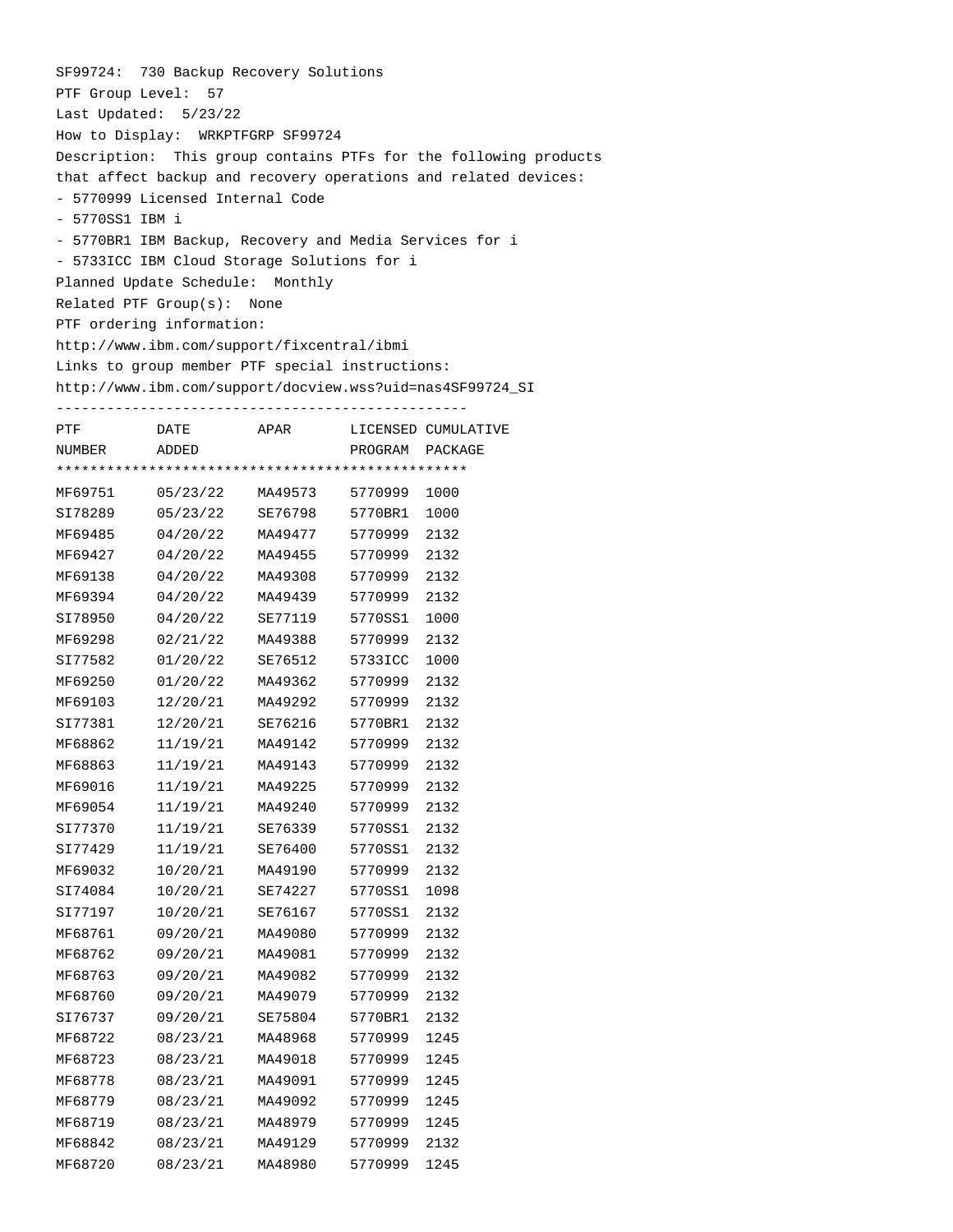| MF68721 | 08/23/21 | MA48902 | 5770999 | 1245 |
|---------|----------|---------|---------|------|
| SI76723 | 07/21/21 | SE75811 | 5770SS1 | 1245 |
| MF68628 | 06/22/21 | MA49014 | 5770999 | 1245 |
| MF68547 | 06/22/21 | MA48971 | 5770999 | 1245 |
| SI76514 | 06/22/21 | SE75457 | 5770BR1 | 1245 |
| MF68403 | 04/21/21 | MA48898 | 5770999 | 1245 |
| SI75083 | 04/21/21 | SE74833 | 5770BR1 | 1245 |
| SI75212 | 04/21/21 | SE74953 | 5770SS1 | 1098 |
| SI75885 | 04/21/21 | SE75227 | 5770SS1 | 1245 |
| SI75597 | 04/21/21 | SE74993 | 5770SS1 | 1245 |
| MF68268 | 01/27/21 | MA48819 | 5770999 | 1098 |
| MF68267 | 01/27/21 | MA48813 | 5770999 | 1098 |
| SI75189 | 01/27/21 | SE74468 | 5770SS1 | 1098 |
| MF68176 | 12/22/20 | MA48795 | 5770999 | 1098 |
| SI74478 | 12/22/20 | SE74429 | 5770BR1 | 1098 |
| MF68137 | 11/23/20 | MA48782 | 5770999 | 1098 |
| MF67708 | 11/23/20 | MA48559 | 5770999 | 1098 |
| MF67753 | 11/23/20 | MA48580 | 5770999 | 1098 |
| MF67751 | 11/23/20 | MA48578 | 5770999 | 1098 |
| MF67752 |          | MA48579 | 5770999 | 1098 |
|         | 11/23/20 | MA48685 |         |      |
| MF67944 | 11/23/20 |         | 5770999 | 1098 |
| MF67756 | 11/23/20 | MA48543 | 5770999 | 1098 |
| MF67757 | 11/23/20 | MA48568 | 5770999 | 1098 |
| MF67758 | 11/23/20 | MA48570 | 5770999 | 1098 |
| MF67759 | 11/23/20 | MA48571 | 5770999 | 1098 |
| MF67760 | 11/23/20 | MA48572 | 5770999 | 1098 |
| MF67835 | 11/23/20 | MA48631 | 5770999 | 1098 |
| MF67764 | 11/23/20 | MA48597 | 5770999 | 1098 |
| MF67820 | 11/23/20 | MA48621 | 5770999 | 1098 |
| MF67821 | 11/23/20 | MA48623 | 5770999 | 1098 |
| MF67927 | 11/23/20 | MA48680 | 5770999 | 1098 |
| MF67924 | 11/23/20 | MA48679 | 5770999 | 1098 |
| MF68142 | 11/23/20 | MA48783 | 5770999 | 1098 |
| MF67582 | 11/23/20 | MA48487 | 5770999 | 0310 |
| MF67649 | 11/23/20 | MA48524 | 5770999 | 1098 |
| MF68139 | 11/23/20 | MA48780 | 5770999 | 1098 |
| SI73826 | 11/23/20 | SE74005 | 5770SS1 | 0310 |
| SI74252 | 11/23/20 | SE74342 | 5770SS1 | 1098 |
| SI74588 | 11/23/20 | SE74587 | 5770SS1 | 1098 |
| SI73677 | 10/20/20 | SE73863 | 5770BR1 | 0310 |
| SI74468 | 10/20/20 | SE74473 | 5770SS1 | 1098 |
| MF67508 | 08/20/20 | MA48437 | 5770999 | 0310 |
| MF67517 | 08/20/20 | MA48438 | 5770999 | 0310 |
| MF67502 | 08/20/20 | MA48434 | 5770999 | 0310 |
| MF67505 | 08/20/20 | MA48436 | 5770999 | 0310 |
| MF67240 | 07/20/20 | MA48309 | 5770999 | 0310 |
| MF67362 | 07/20/20 | MA48286 | 5770999 | 0310 |
| SI73219 | 07/20/20 | SE73569 | 5770SS1 | 0310 |
| SI73360 | 07/20/20 | SE73413 | 5770SS1 | 0310 |
| MF66859 | 06/19/20 | MA48080 | 5770999 | 0310 |
| MF67393 | 06/19/20 | MA48386 | 5770999 | 0310 |
| MF66858 | 06/19/20 | MA48050 | 5770999 | 0310 |
| SI72866 | 06/19/20 | SE73214 | 5770BR1 | 0310 |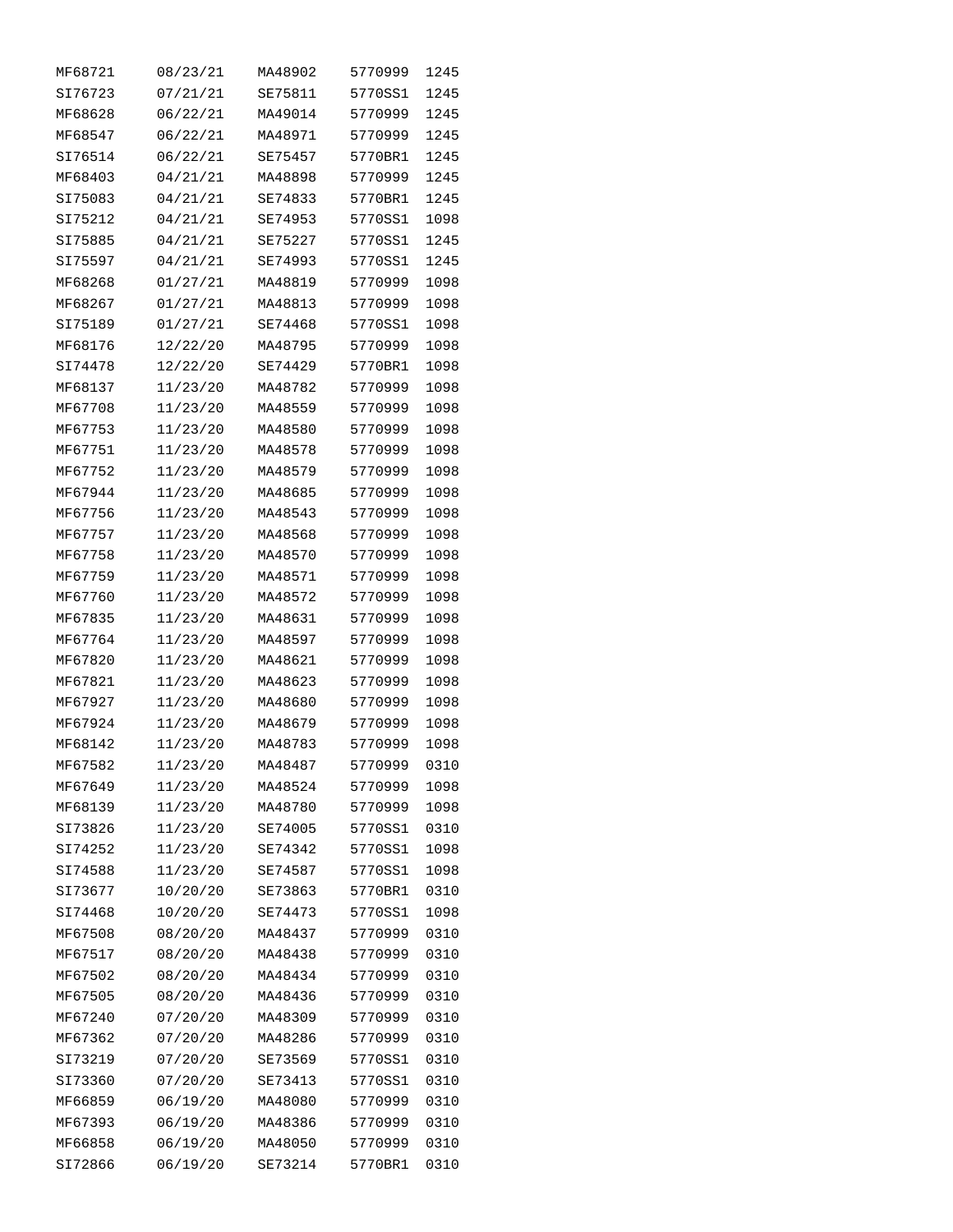| SI73048            | 04/17/20             | SE73441            | 5770BR1 | 0310         |
|--------------------|----------------------|--------------------|---------|--------------|
| MF67183            | 03/20/20             | MA48232            | 5770999 | 0128         |
| MF67029            | 03/20/20             | MA48183            | 5770999 | 0128         |
| SI71974            | 03/20/20             | SE72789            | 5770BR1 | 0128         |
| SI71498            | 03/20/20             | SE72438            | 5770SS1 | 0128         |
| SI72308            | 03/20/20             | SE73070            | 5770SS1 | 0128         |
| SI72184            | 02/20/20             | SE72935            | 5770SS1 | 0128         |
| SI72131            | 02/20/20             | SE72947            | 5770SS1 | 0128         |
| SI71875            | 01/21/20             | SE72666            | 5770BR1 | 0128         |
| SI71770            | 01/21/20             | SE72655            | 5770SS1 | 0128         |
| SI71133            | 12/19/19             | SE72130            | 5770BR1 | 0128         |
| SI71531            | 12/19/19             | SE72295            | 5770SS1 | 0128         |
| SI71764            | 12/19/19             | SE72582            | 5770SS1 | 0128         |
| SI71780            | 12/19/19             | SE72657            | 5770SS1 | 0128         |
| MF65970            | 09/24/19             | MA47637            | 5770999 | 9311         |
| SI70625            | 09/24/19             | SE71798            | 5770BR1 | 9311         |
| MF66243            | 08/20/19             | MA47757            | 5770999 | 9311         |
| MF66246            | 08/20/19             | MA47759            | 5770999 | 9311         |
| MF66448            | 08/20/19             | MA47853            | 5770999 | 9311         |
| SI70508            | 08/20/19             | SE71684            | 5770SS1 | 9311         |
| MF66275            | 07/23/19             | MA47749            | 5770999 | 9311         |
| MF66292            | 07/23/19             | MA47774            | 5770999 | 9311         |
| MF65661            | 07/23/19             | MA47455            | 5770999 | 9311         |
| MF66239            | 07/23/19             | MA47756            | 5770999 | 9311         |
| MF65658            | 07/23/19             | MA47460            | 5770999 | 9311         |
| MF65662            | 07/23/19             | MA47457            | 5770999 | 9311         |
| MF66249            | 07/23/19             | MA47760            | 5770999 | 9311         |
| MF66253            | 07/23/19             | MA47761            | 5770999 | 9311         |
| MF66257            | 07/23/19             | MA47762            | 5770999 | 9311         |
| SI70367            | 07/23/19             | SE71580            | 5770BR1 | 9311         |
| SI69117            | 07/23/19             | SE70620            | 5770SS1 | 9311         |
| SI70255            | 07/23/19             | SE71510            | 5770SS1 | 9311         |
| MF66213            | 06/20/19             | MA47739            | 5770999 | 9311         |
| MF65884            | 06/20/19             | MA47441            | 5770999 | 9311         |
|                    |                      | SE70447            | 5770SS1 |              |
| SI68920<br>SI69636 | 05/21/19<br>05/21/19 | <b>SE70978</b>     | 5770SS1 | 9311         |
|                    |                      |                    |         | 9311<br>9311 |
| SI68856            | 03/20/19<br>01/22/19 | SE70391<br>MA47155 | 5770BR1 | 9116         |
| MF65115            |                      |                    | 5770999 |              |
| MF65101            | 01/22/19             | MA47153            | 5770999 | 9116         |
| MF65102            | 01/22/19             | MA47154            | 5770999 | 9116         |
| MF65514            | 01/22/19             | MA47367            | 5770999 | 9116         |
| MF65552            | 01/22/19             | MA47389            | 5770999 | 9116         |
| MF65112            | 01/22/19             | MA47147            | 5770999 | 9116         |
| MF65113            | 01/22/19             | MA47156            | 5770999 | 9116         |
| MF65114            | 01/22/19             | MA47146            | 5770999 | 9116         |
| SI68309            | 01/22/19             | SE69938            | 5770SS1 | 9116         |
| SI68846            | 01/02/19             | SE70312            | 5770BR1 | 9116         |
| SI68401            | 12/20/18             | SE69965            | 5770SS1 | 9116         |
| MF65030            | 10/23/18             | MA47105            | 5770999 | 9116         |
| MF64372            | 10/23/18             | MA46731            | 5770999 | 8242         |
| MF64373            | 10/23/18             | MA46732            | 5770999 | 8242         |
| MF64374            | 10/23/18             | MA46634            | 5770999 | 8242         |
| MF64459            | 10/23/18             | MA46810            | 5770999 | 8242         |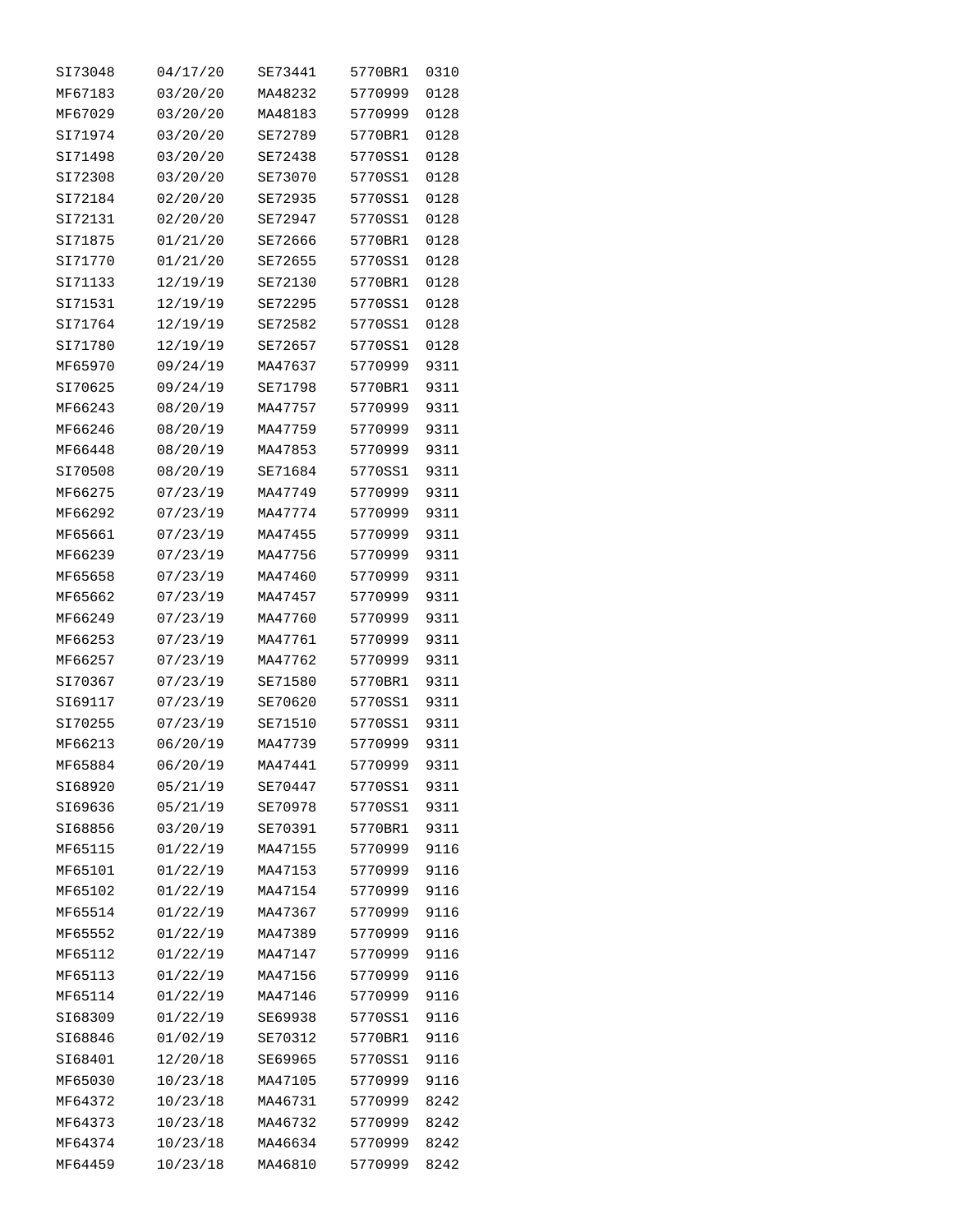| SI68043 | 10/23/18 | SE69734 | 5770SS1 | 9116 |
|---------|----------|---------|---------|------|
| SI66881 | 10/23/18 | SE68815 | 5770SS1 | 8242 |
| SI66907 | 10/23/18 | SE68835 | 5770SS1 | 8242 |
| SI68073 | 09/20/18 | SE69507 | 5770BR1 | 9116 |
| SI68093 | 09/20/18 | SE69681 | 5770SS1 | 9116 |
| SI67946 | 07/20/18 | SE69672 | 5770BR1 | 8242 |
| MF64645 | 06/20/18 | MA46905 | 5770999 | 8242 |
| MF64862 | 06/20/18 | MA47019 | 5770999 | 8242 |
| SI67624 | 06/20/18 | SE69300 | 5770SS1 | 8242 |
| SI67463 | 06/20/18 | SE69214 | 5770SS1 | 8242 |
| MF64837 | 04/20/18 | MA46984 | 5770999 | 8242 |
| SI67085 | 04/20/18 | SE68943 | 5770SS1 | 8242 |
| SI67205 | 04/20/18 | SE69010 | 5770SS1 | 8242 |
| SI67288 | 04/20/18 | SE68804 | 5770SS1 | 8242 |
| MF64506 | 03/20/18 | MA46766 | 5770999 | 8242 |
| SI66900 | 03/20/18 | SE68625 | 5770BR1 | 8242 |
| MF64399 | 02/20/18 | MA46770 | 5770999 | 8242 |
| MF63925 | 12/20/17 | MA46524 | 5770999 | 8025 |
| MF63926 | 12/20/17 | MA46349 | 5770999 | 8025 |
| MF63927 | 12/20/17 | MA46350 | 5770999 | 8025 |
| MF63928 | 12/20/17 | MA46525 | 5770999 | 8025 |
| MF63929 | 12/20/17 | MA46351 | 5770999 | 8025 |
| MF63930 | 12/20/17 | MA46526 | 5770999 | 8025 |
| SI66286 | 12/20/17 | SE68116 | 5770BR1 | 8025 |
| MF64110 | 10/22/17 | MA46598 | 5770999 | 8025 |
| MF64116 | 10/22/17 | MA46628 | 5770999 | 8025 |
| MF63883 | 10/22/17 | MA46486 | 5770999 | 8025 |
| SI65971 | 10/22/17 | SE68182 | 5770SS1 | 8025 |
| MF63889 | 09/21/17 | MA46508 | 5770999 | 7283 |
| MF63888 | 09/21/17 | MA46507 | 5770999 | 7283 |
| SI65676 | 09/21/17 | SE67950 | 5770BR1 | 8025 |
| MF63988 | 08/20/17 | MA46559 | 5770999 | 7283 |
| MF63479 | 07/19/17 | MA46322 | 5770999 | 7283 |
| MF63444 | 07/19/17 | MA46302 | 5770999 | 7283 |
| MF63477 | 07/19/17 | MA46320 | 5770999 | 7283 |
| MF63478 | 07/19/17 | MA46321 | 5770999 | 7283 |
| SI65198 | 07/19/17 | SE67446 | 5770SS1 | 7283 |
| SI65193 | 07/19/17 | SE67512 | 5770SS1 | 7283 |
| SI64497 | 07/19/17 | SE66982 | 5770SS1 | 7283 |
| SI64250 | 06/19/17 | SE66874 | 5770BR1 | 7283 |
| MF63394 | 05/21/17 | MA46275 | 5770999 | 7283 |
| MF63218 | 05/21/17 | MA46191 | 5770999 | 7283 |
| MF63347 | 05/21/17 | MA46238 | 5770999 | 7283 |
| MF63355 | 05/21/17 | MA46255 | 5770999 | 7283 |
| SI64437 | 05/21/17 | SE67021 | 5770SS1 | 7283 |
| SI63720 | 03/19/17 | SE66539 | 5770BR1 | 7283 |
| SI64276 | 03/19/17 | SE66899 | 5770BR1 | 7283 |
| MF63109 | 02/19/17 | MA46130 | 5770999 | 7061 |
| MF63111 | 02/19/17 | MA46133 | 5770999 | 7061 |
| MF63128 | 02/19/17 | MA46143 | 5770999 | 7061 |
| MF63175 | 02/19/17 | MA46152 | 5770999 | 7283 |
| MF63177 | 02/19/17 | MA46163 | 5770999 | 7283 |
| MF63179 | 02/19/17 | MA46164 | 5770999 | 7283 |